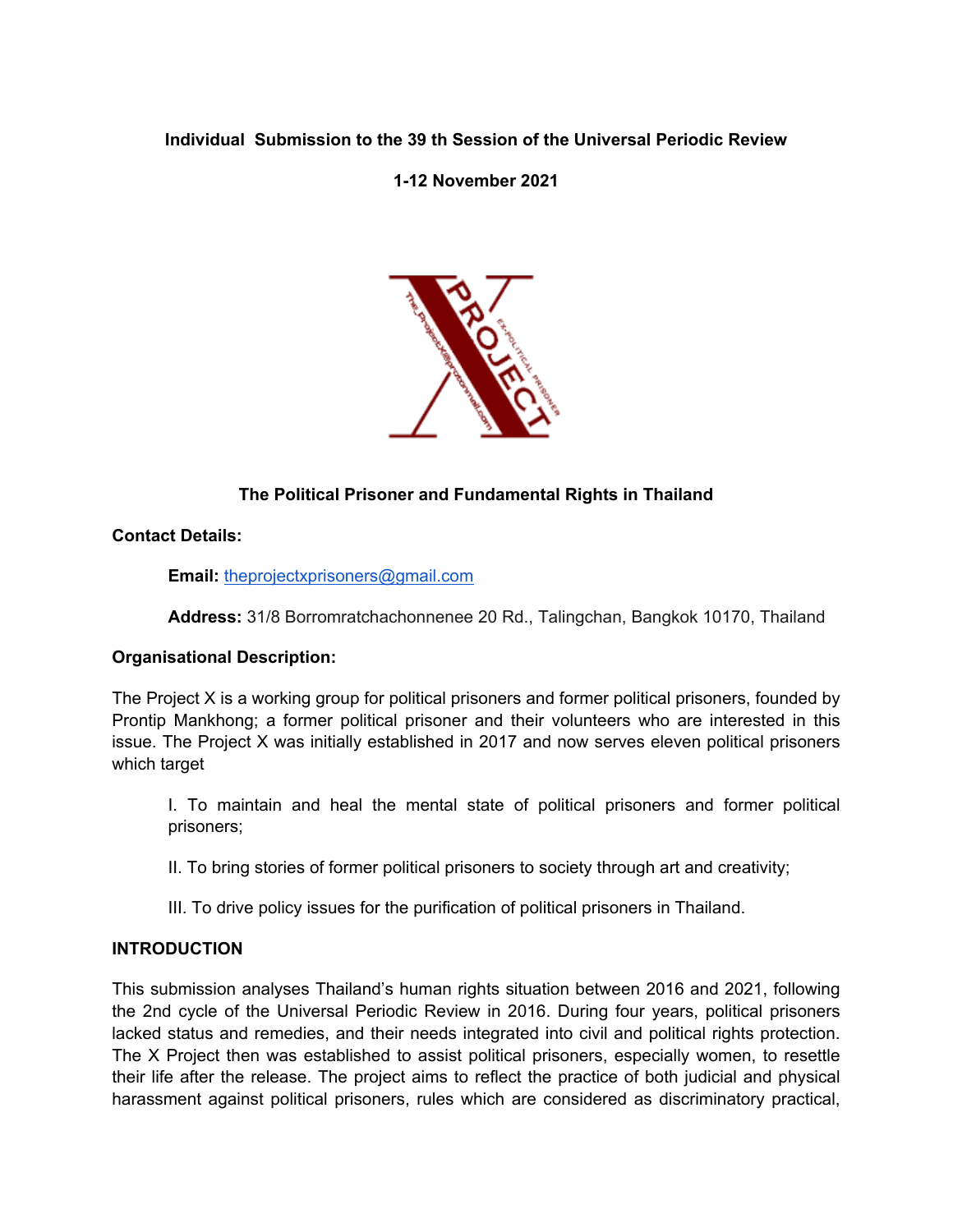and their life after being labeled by the criminal proceeding.

At the date of submission, demonstrations have consistently taken place across the country and some former political prisoners joined or were affected by the sweeping arrest and prosecution filed against them. Besides, over 400 protesters have been charged and prosecuted which will result in more political prisoners being jailed. Thus, more political prisoners will be increased and their right to <sup>a</sup> fair trial, especially the right to bail and non-discriminatory are at risk of being violated by several actors.

## **EXECUTIVE SUMMARY**

This submission includes certain issues concerning political prisoners. First, Project X outlines the previous recommendations related to political prisoners then defines the definition of them under to frame the scope of submission. Second, the tentative charges which political prisoners have experienced would be unpacked, revealing the practice of military court implemented over civilians and political exiles who live outside the country. Third, the limitation of right to <sup>a</sup> fair trial and right to not be subject to discrimination based on their political opinion and the restriction of right to access to effective and adequate remedies have been examined over the cases of both former political prisoners and those who are being detained as <sup>a</sup> result of their exercise of civil and political rights at present. Lastly, ANNEX A aims to underline four former political prisoners which now are subject to arbitrarily arrested and detained in the Bangkok Remand Prison.

## **RECOMMENDATIONS:**

- Immediately drop charges and end arbitrary arrest and detention against political prisoners
- **-** Taking the issue of <sup>a</sup> gender perspective into account, effectively and adequately provide rehabilitation programs and supports to the political prisoner

# **PREVIOUS RECOMMENDATIONS ON THE POLITICAL PRISONER**

At the 2nd cycle of UPR review, Thailand received 291 recommendations. Of these, 209 were accepted; 82 were noted.<sup>1</sup> Although none address the issues of political prisoners, some were relevant including the abolishment or amendment of lese majesty offence and the ending of civilian prosecutions in military courts. $^2$  These were closely related to the right to freedom of expression and peaceful assembly as well as the right not to be subjected to torture or enforced

<sup>1</sup> UPR info, Thailand Second Review Session 25, *2RP: Responses to Recommendations & Voluntary Pledges,* 2016, p1

<sup>2</sup> *Cycle 2 noted recommendations*: (1) take steps to abolish the lese majesty legislation and the Computer Crime Act: UN Human Rights Council, *Report of the Working Group on the Universal Periodic Review: Thailand (Cycle 2)*, UN doc. no. A/HRC/25/13, para. 159, recommendation 159. 54 (Norway): (2) end practicing in the military court: UN Human Rights Council, *Report of the Working Group on the Universal Periodic Review: Thailand (Cycle 2)*, UN doc. no. A/HRC/25/13, para. 159, recommendation 159. 13 (the Netherlands), 159.36 (Greece), 159.38 (New Zealand), 159.39 (Norway), 159.42 (Austria), 159.43 (Canada) and 159. 46 (Germany)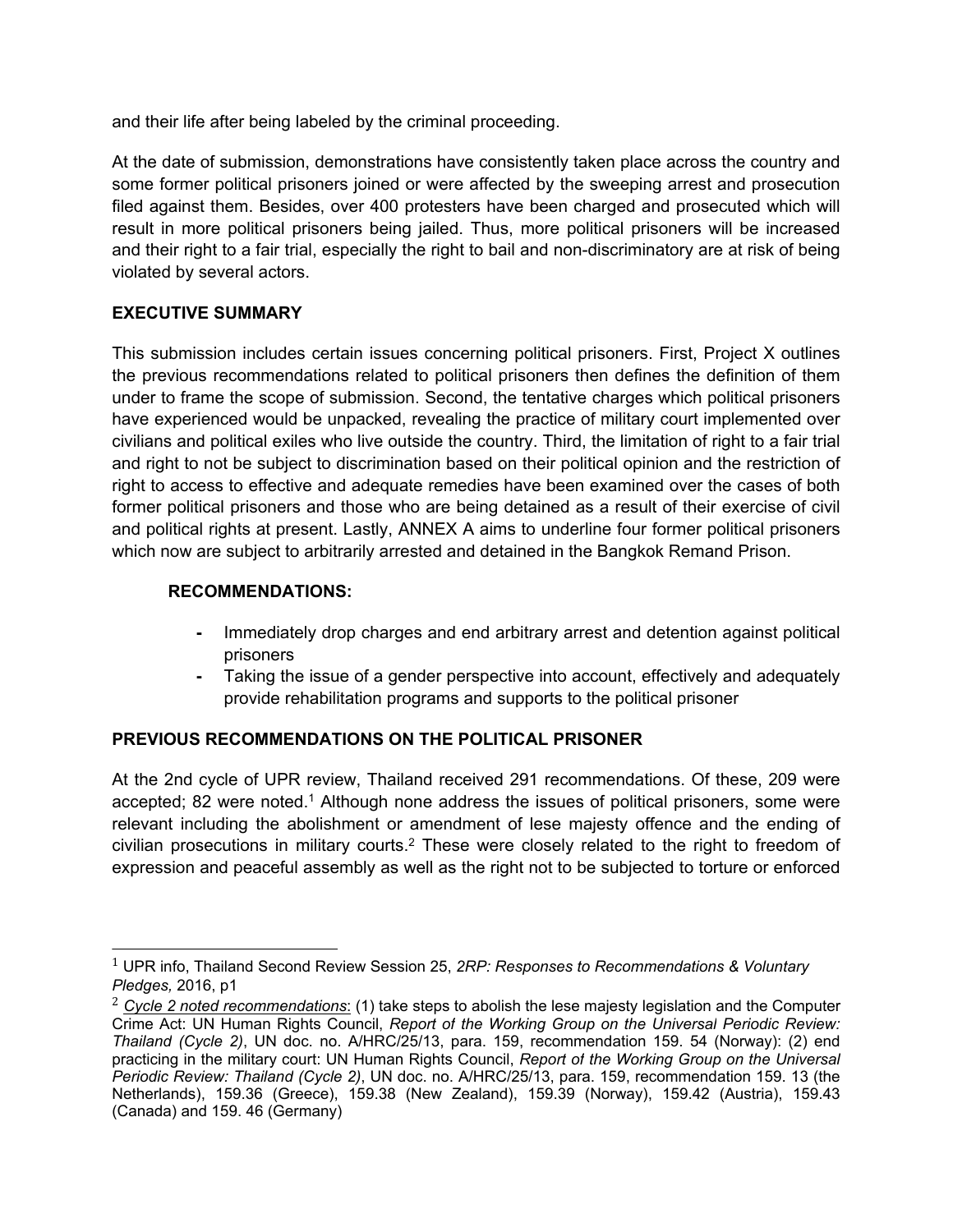disappearance.<sup>3</sup> Thailand was requested to conduct investigations into the allegations against Human Rights Defenders and to release those subjected to arbitrary prosecutions during the coup. <sup>4</sup> No recommendations were referring to rehabilitations or remedies to persons whose rights were violated by the state officials or non-state actors.

Thailand accepted the recommendations regarding the development of <sup>a</sup> national framework in compliance with the Nelson Mandela rules.<sup>5</sup> Following the midterm review in 2018, the Prison Act of 1936 was revoked and the Corrections Act B.E.2560 was launched along with <sup>a</sup> pilot penitentiary project aiming at improving prisoners' living conditions. <sup>6</sup> Other good-practices were introduced to advance health and welfare service in prison facilities including alternative criminal sanctions. <sup>7</sup> Yet, none addressed the particular needs of political prisoners.

# **I. THE DEFINITION OF THE POLITICAL PRISONER**

The definition of the political prisoner has yet to be determined by international human rights instruments. This lack of international consensus challenges the protection of those subjected to selective charges, detentions, living in exile, or being discriminately punished due to their political will.<sup>8</sup> Some civil rights organisations have proposed scope of the definition, to include individuals who face prosecutions and imprisonment up to 6 months. 9 **For this submission, political prisoners are referred to those who are charged, or would be charged, as <sup>a</sup> result of their political opinions, or will to express, assemble or associate in public activities through different non-violence means. These must be targeted and discriminately imprisoned up to 14 days without reasonable grounds regardless of their legal proceeding encounters or facing imprisonment up to 3 years. This includes those who are prosecuted or threatened to be prosecuted and choose to live in exile, and if**

<sup>3</sup> UPR info, Thailand Second Review Session 25, *2RP: Responses to Recommendations & Voluntary Pledges,* 2016, p1-11 and p12-17

<sup>4</sup> *Cycle 2 noted recommendations*: (1) end to arbitrary detentions and arrests and any act of harassment against political actors and civil society, including human rights defenders: UN Human Rights Council, *Report of the Working Group on the Universal Periodic Review: Thailand (Cycle 2)*, UN doc. no. A/HRC/25/13, para. 159, recommendation 159. 58 (Switzerland):

<sup>5</sup> *Cycle 2 supported recommendations*: (1) guarantee to all categories of prisoners in all places of detention according to the Nelson Mandela rules : UN Human Rights Council, *Report of the Working Group on the Universal Periodic Review: Thailand (Cycle 2)*, UN doc. no. A/HRC/25/13, para. 159, recommendation 159. 31 (United Kingdom of Great Britain and Northern Ireland)

 $6$  Highlights of Thailand's implementation of recommendations and voluntary pledges under the second cycle of the Universal Periodic Review 2016-2018 (Mid-term update), Ministry of Foreign Affair, 2018, p 8-9

 $<sup>7</sup>$  Highlights of Thailand's implementation of recommendations and voluntary pledges under the second</sup> cycle of the Universal Periodic Review 2016-2018 (Mid-term update), Ministry of Foreign Affair, 2018, p 8-9

<sup>8</sup> 'The definition of political prisoner', *Parliamentary Assembly: Assembly debate on 3 October 2012 (33rd* Sitting), 2012, available at [https://assembly.coe.int/nw/xml/XRef/Xref-XML2HTML](https://assembly.coe.int/nw/xml/XRef/Xref-XML2HTML-en.asp?fileid=19150&lang=en)[en.asp?fileid=19150&lang=en](https://assembly.coe.int/nw/xml/XRef/Xref-XML2HTML-en.asp?fileid=19150&lang=en)

 $9$  (1) 'Guidelines on Definition of Political Prisoner', Human Rights Centre Memorial, 2021, available at <https://memohrc.org/en/specials/guidelines-definition-political-prisoner>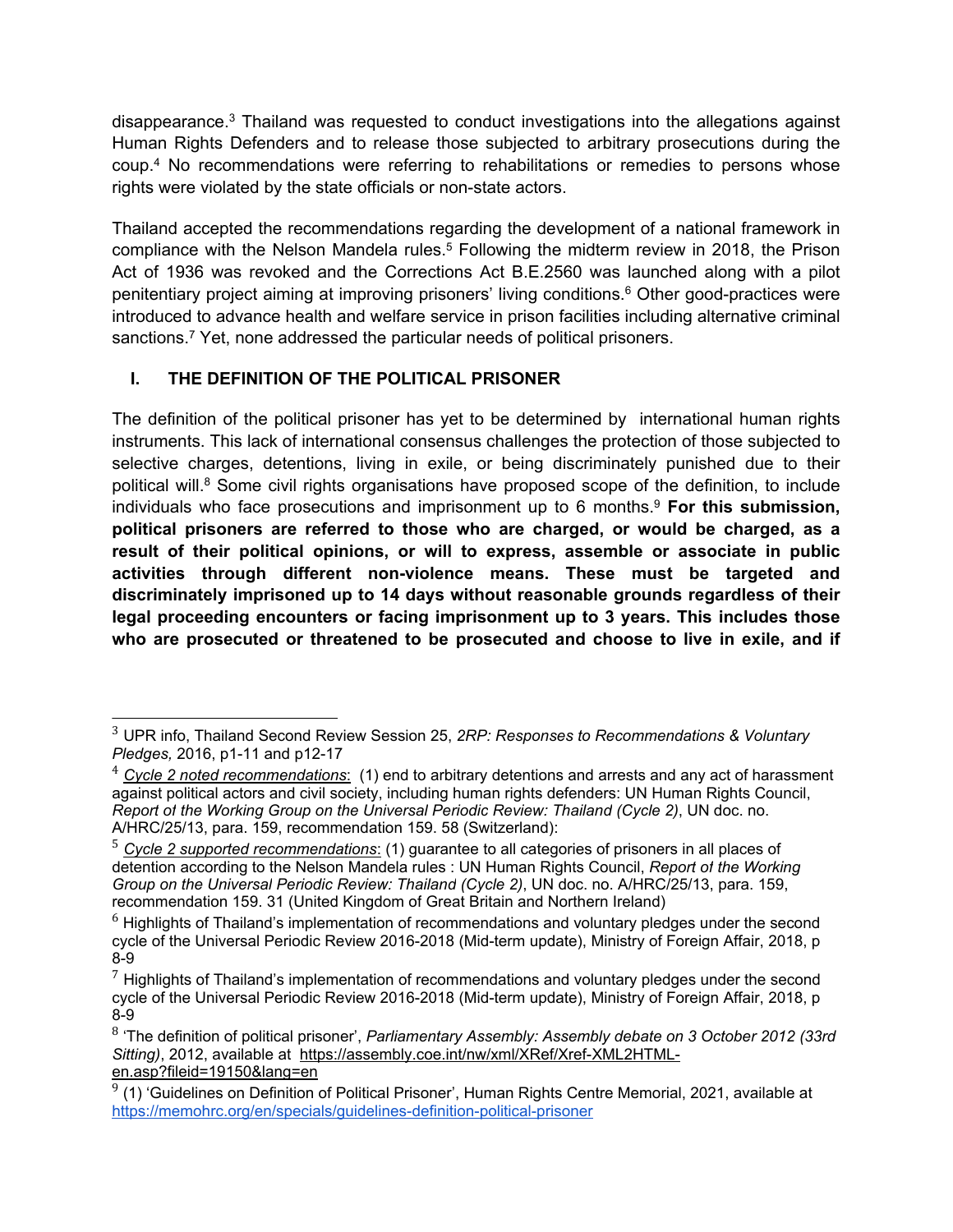### **they return, they will face imprisonment up to 3 years. 10**

According to Thai Lawyers for Human Rights (TLHR)'<sup>s</sup> report on 6 years after the 2014 coup, 26 people were defined as political prisoners. TLHR further stated that at least 104 now live in exile, mostly in Cambodia, Laos, and Vietnam.<sup>11</sup>

### **RECOMMENDATIONS:**

- Recognise the political prisoner under the national policy and legal framework, granting them an official status to obtain rights and liberties as 'the political prisoner'

## **II. TENTATIVE OF CHARGES**

Over the past 4 years, those defined as political prisoners are categorised as affected people whose civil and political rights are systematically violated by state actors following the coup in 2014.<sup>12</sup> The practice made them invisible under the international lens on human rights. They were unable to access proper remedies or judicial guarantee of right to fair trial. 13

When the National Council for Peace and Order (the NCPO) introduced the military courts and its jurisdiction over civilians who committed crimes related to national security, it included those charged with lese majesty offence, sedition-like offence, crime association, violating the NCPO

(3) Optional Protocol to the Convention against Torture and other Cruel, Inhuman or Degrading Treatment or Punishment (OPCAT), December 18, available at

<http://www.un.org/documents/ga/res/43/a43r173.htm>

 $^{\rm 10}$  Human Rights Fact Sheet #26, Working Group on Arbitrary Detention, available at <http://www.ohchr.org/Documents/Publications/FactSheet26en.pdf>

<sup>(2)</sup> International Convention for the Protection of All Persons from Enforced Disappearance, December 20, 2006, available at <http://www.ohchr.org/EN/HRBodies/CED/Pages/ConventionCED.aspx>

<sup>2002</sup><http://www.ohchr.org/EN/ProfessionalInterest/Pages/OPCAT.aspx>

<sup>(4)</sup> Body of Principles for the Protection of All Persons under Any Form of Detention or Imprisonment, UN Resolution # 43/173, December 9, 1988, available at

<sup>(5)</sup> European Convention for the Prevention of Torture and Inhuman or Degrading Treatment or Punishment,1987, available at <http://www.cpt.coe.int/en/documents/ecpt.htm>,

 $^{11}$ "6 ปีรัฐประหาร : เปิดสถิติคดีการเมือง-ละเมิดสิทธิภายใต<sup>้</sup> "ระบอบ คสช." จากยุคอำนาจนิยม ถึง อำนาจกลายรูป", บีบีซีไทย, <sup>22</sup> May 2020, available at <https://www.bbc.com/thai/thailand-52755912>

<sup>12</sup> UPR info, Thailand Second Review Session 25, *2RP: Responses to Recommendations & Voluntary Pledges,* 2016, p1-11 and p12-17

 $^{13}$  Interview with political prisoner between 2018 and 2020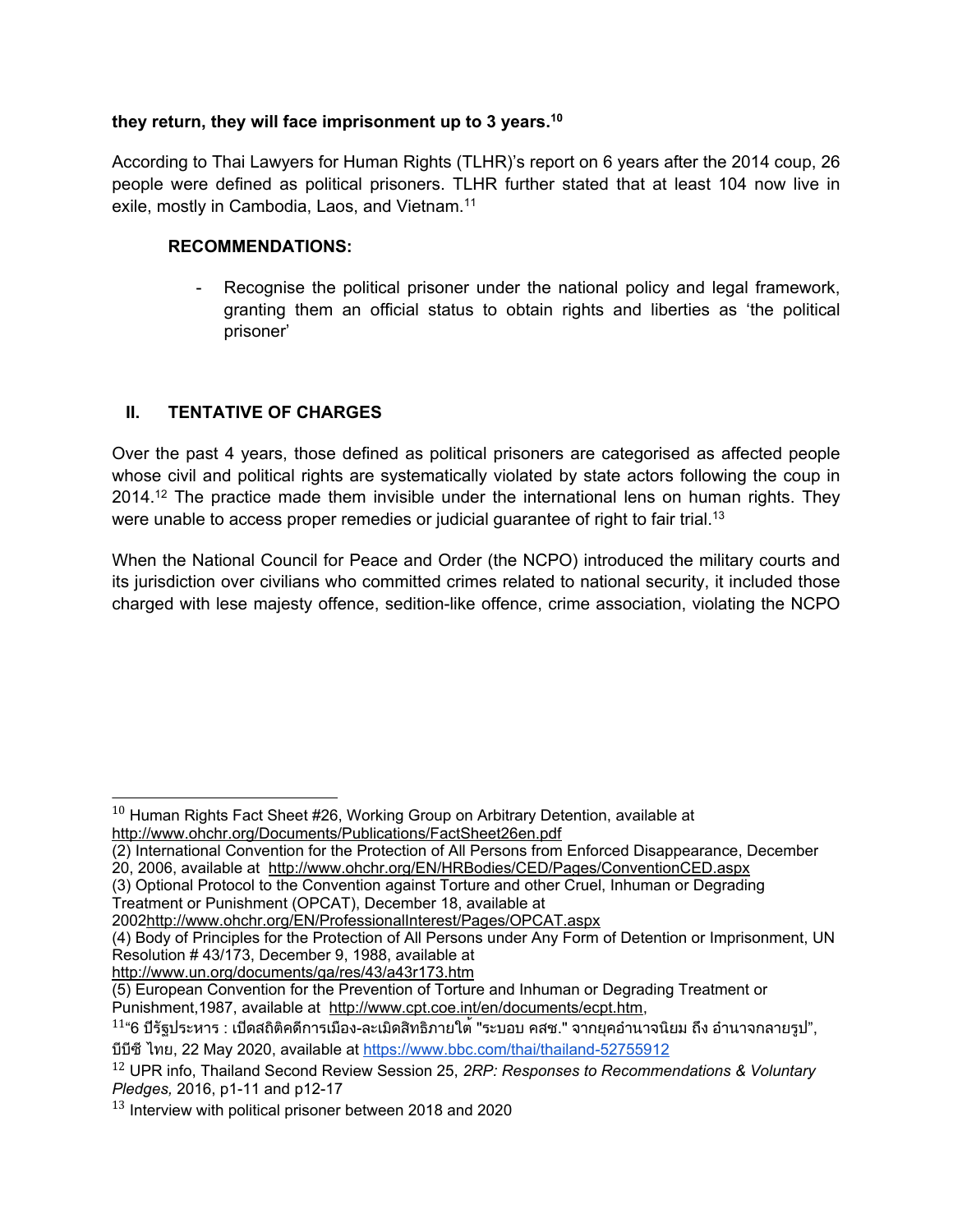orders and announcements and possession of war weapons. <sup>14</sup> All are subjected to adjudication lacking <sup>a</sup> legal competent and under the impartiality tribunal. 15

As of February 2020, at least 2,408 individuals in 1,886 cases brought to the military court with a limit offer right to fair trial guaranteed by the ICCPR<sup>16</sup>, including 169 and 121 persons charged with lese majesty and sedition-like offence $^{\rm 17}$  and 944 persons with possession of war weapons and related allegations.<sup>18</sup> Most of them criticise the state, the monarchy or high-ranking state officials.<sup>19</sup> Some were allegedly involved in political opposition or being supporters of the 'Red-Shirt' movement. 20

<sup>14</sup> (1) The NCPO Announcement No. 37/2557 *'Prosecuting civilians under the military court jurisdiction'*, art. 2, available at [https://library2.parliament.go.th/giventake/content\\_ncpo/ncpo-annouce37-2557.pdf](https://library2.parliament.go.th/giventake/content_ncpo/ncpo-annouce37-2557.pdf) (last accessed 27 Feb 2021), p.3 of the Government Gazette dated 30 May 2014;

<sup>(2)</sup> The NCPO Announcement No. 38/2557 *'Litigations related to the military court jurisdiction',* available at [https://library2.parliament.go.th/giventake/content\\_ncpo/ncpo-annouce38-2557.pdf](https://library2.parliament.go.th/giventake/content_ncpo/ncpo-annouce38-2557.pdf) (last accessed 27 Feb 2021), p.1 of the Government Gazette dated 30 May 2014.

<sup>(3)</sup> The NCPO Announcement No.50/2557 *'Designinating possession of war weapon to be subject under the military court'*, available at <http://www.personnelpolice.com/kosorcho/announce/kct50.pdf> (last accessed 13 March 2021, p 2 of the Government Gazette dated 5 June 2014.

<sup>&</sup>lt;sup>15</sup> SUBMISSION OF THE INTERNATIONAL COMMISSION OF JURISTS & THAI LAWYERS FOR HUMAN RIGHTS TO THE UNIVERSAL PERIODIC REVIEW OF THAILAND: UNITED NATIONS HUMAN RIGHTS COUNCIL 25th Session of the Working Group on Universal Periodic Review: *International Jurist Commission, Thai Lawyers for Human Rights, and Cross Cultural Foundation*, April /May 2016, p 3-4, available at [https://www.icj.org/wp-content/uploads/2015/09/THAILAND-UPR-SUBMISSION-FINAL-AS-](https://www.icj.org/wp-content/uploads/2015/09/THAILAND-UPR-SUBMISSION-FINAL-AS-LODGED-Advocacy-Non-legal-submission-2015-ENG.pdf)[LODGED-Advocacy-Non-legal-submission-2015-ENG.pdf](https://www.icj.org/wp-content/uploads/2015/09/THAILAND-UPR-SUBMISSION-FINAL-AS-LODGED-Advocacy-Non-legal-submission-2015-ENG.pdf) (last accessed 13 March 2021)

 $^{\rm 16}$  "ผลกระทบจากประกาศ คสช., คำสั่ง คสช. และคำสั่งหัวหน้าคสช. กรณีการดำเนินคดีต่อพลเรือนในศาลทหาร การจำกัดเสรีภาพการแสดงออก และการจำกัดเสรีภาพสื่อมวลชน", สภาผู้แทนราษฎร, <sup>p</sup> <sup>5</sup> dated <sup>13</sup> Feb 2020, available at (last accessed 13 March 2021)

 $^{17}$  "Five years under NCPO, isn't that enough? Recommendations to eliminate the effects of the coup", *Thai Lawyers for Human Rights*, 18 July 2019, available at <https://tlhr2014.com/en/archives/13035> (last accessed 27 Feb 2021).

<sup>18</sup> "เปิดสถิติการดำเนินคดีพลเรือนในศาลทหาร", *Thai NGOs*, dated XX XX XX, available at

[http://thaingo.in.th/news/?p=content&act=detail&id\\_content=2833](http://thaingo.in.th/news/?p=content&act=detail&id_content=2833) (last accessed 13 March 2021)  $^{19}$  "กลไกพิเศษของสหประชาชาติได<sup>้</sup>รับการร้องเรียน กรณีควบคุมตัวจำเลยคดีม.112 ที่ยาวนานสุด",ประชาไท, 6 November 2018, available at <https://prachatai.com/journal/2018/11/79489> (last accessed 13 March 2021)  $^{20}$  "คทาวุธ คดี 112 จัดรายการ 'นายแน่มาก', ศูนย์ทนายความเพื่อสิทธิมนุษยชน, XX XX XX, available at <u>[TLHR](https://database.tlhr2014.com/public/case/508/)</u> [\(tlhr2014.com\)](https://database.tlhr2014.com/public/case/508/) (last accessed 13 March 2021)

<sup>21</sup> The HNCPO Order No.22/2561 *'Allowing for the resumption of political activities',* Article 1, available at [https://library2.parliament.go.th/giventake/content\\_ncpo/ncpo-head-order22-2561.pdf](https://library2.parliament.go.th/giventake/content_ncpo/ncpo-head-order22-2561.pdf) (last accessed 27 Feb 2021), p.55 of the Government Gazette dated 11 December 2019

The HNCPO Order No.9/2562 'Abolishing orders and announcements issued by the NCPO', Article 2, available at the state of the state of the state of the state of the state of the state of the state of the sta

http://www.ratchakitcha.soc.go.th/DATA/PDF/2562/E/174/T\_0022.PDF?fbclid=IwAR0rl7Ef\_3zmtolidCZKd [PRm\\_qDjm1xMyFhQzpiEniTpCVWGFWPaSy\\_BXS0](http://www.ratchakitcha.soc.go.th/DATA/PDF/2562/E/174/T_0022.PDF?fbclid=IwAR0rl7Ef_3zmtoljdCZKdPRm_qDjm1xMyFhQzpiEniTpCVWGFWPaSy_BXS0), p 22 of the Government Gazetted dated 9 July 2019.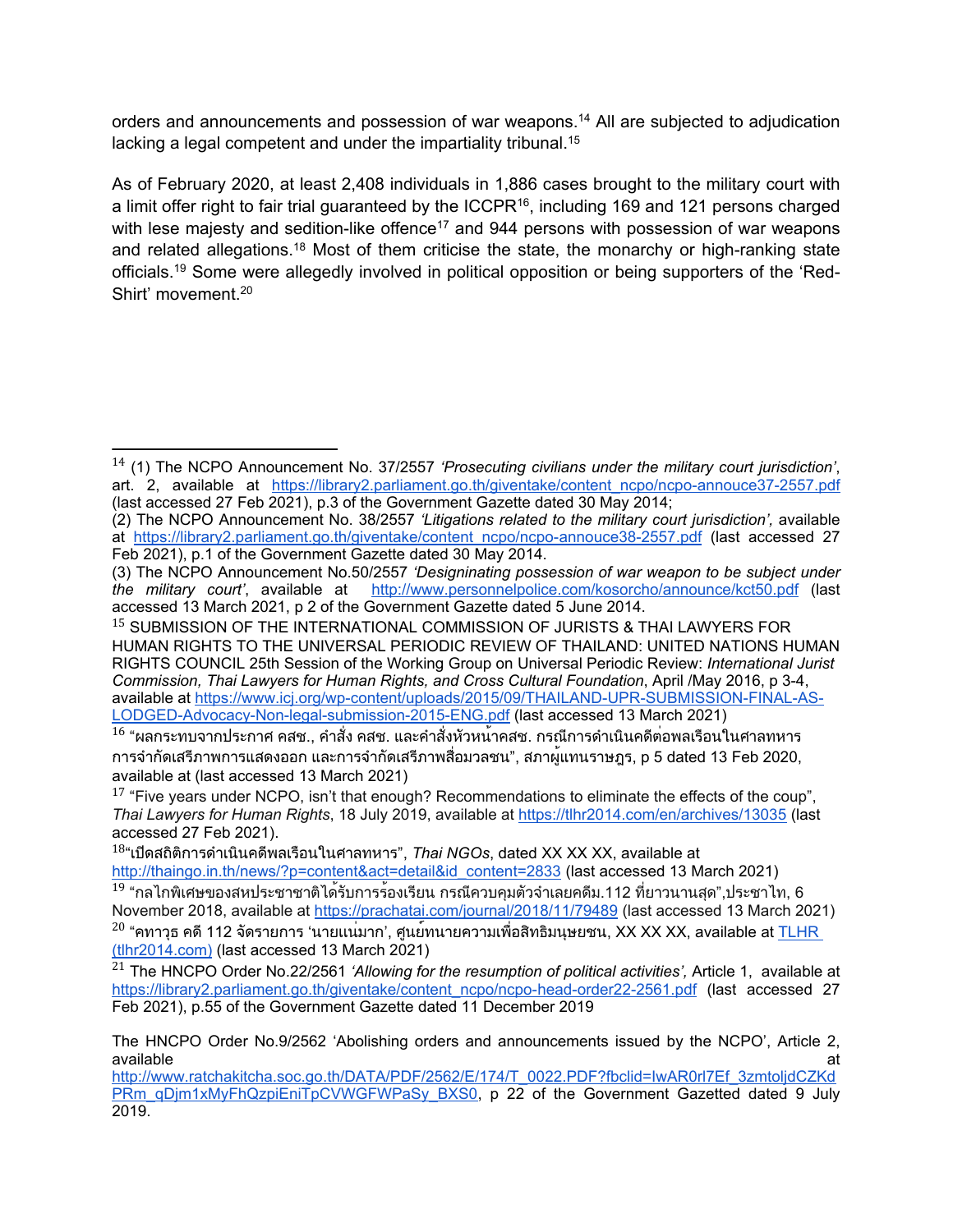In 2019, the state declared to end prosecutions of civilians in military courts,  $21$  at least 517 cases were transferred to the Court of Justice. $^\mathrm{22}$  However, the transmissibility did not abolish the verdicts ordered by the military court which punished one of the defendants with 70 years in jail.<sup>23</sup> 528 arrested warrants issued by military courts allowed the authorities to prosecute people under both military and civilian courts jurisdictions. <sup>24</sup> One case related to lese majeste offence is currently jailed in pretrial detention.<sup>25</sup> As of February 2021, at least 6 lese majesty cases had been delivered.<sup>26</sup> Among these, Anchan Preeleart was reserved the highest imprisonment of 87 years but mitigated to 43 years and 6 months due to her confession. $^{27}$ 

There are also individuals codified as political exiles amounting to 104 cases in 2019, $^{\rm 28}$  none of them are legally recognised by the state or neighboring officials.<sup>29</sup> 9 persons reportedly were forced to disappear and 2 of which were found dead in the Mekong River without impartial

**22** "ทนายความสิทธิฯ เสนอรัฐยกเลิกการใช้ศาลทหารต่อพลเรือนทุกกรณี",benarnews, <sup>13</sup> September 2016,

available at <https://www.benarnews.org/thai/news/TH-court-09132016181424.html> (last accessed 13 March 2021)

 $^{23}$  "เธียรสุธรรม คดี 112 (เฟสบุก "ใหญ่ แดงเดือด"), ศูนย์ทนายความเพื่อสิทธิมนุษยชน, XX XX XX, available at TLHR [\(tlhr2014.com\)](https://database.tlhr2014.com/public/case/515/) (last accessed 13 March 2021)

 $^{24}$  " ข้อเสนอต่อการจัดการผลพวงรัฐประหาร ทางกฎหมาย นโยบาย และกระบวนการยุติธรรม เพื่อคุ้มครองสิทธิเสรีภาพของประชาชน", ศูนย์ทนายความเพื่อสิทธิมนุษยชน, October 2019, <sup>p</sup> 100, available at [https://tlhr2014.com/?wpfb\\_dl=112](https://tlhr2014.com/?wpfb_dl=112) (last accessed 23 March 2021)

<sup>21</sup> The HNCPO Order No.22/2561 *'Allowing for the resumption of political activities',* Article 1, available at [https://library2.parliament.go.th/giventake/content\\_ncpo/ncpo-head-order22-2561.pdf](https://library2.parliament.go.th/giventake/content_ncpo/ncpo-head-order22-2561.pdf) (last accessed 27 Feb 2021), p.55 of the Government Gazette dated 11 December 2019

The HNCPO Order No.9/2562 'Abolishing orders and announcements issued by the NCPO', Article 2, available available at the control of the control of the control of the control of the control of the control of the control of the control of the control of the control of the control of the control of the control of the control of

[http://www.ratchakitcha.soc.go.th/DATA/PDF/2562/E/174/T\\_0022.PDF?fbclid=IwAR0rl7Ef\\_3zmtoljdCZKd](http://www.ratchakitcha.soc.go.th/DATA/PDF/2562/E/174/T_0022.PDF?fbclid=IwAR0rl7Ef_3zmtoljdCZKdPRm_qDjm1xMyFhQzpiEniTpCVWGFWPaSy_BXS0) [PRm\\_qDjm1xMyFhQzpiEniTpCVWGFWPaSy\\_BXS0](http://www.ratchakitcha.soc.go.th/DATA/PDF/2562/E/174/T_0022.PDF?fbclid=IwAR0rl7Ef_3zmtoljdCZKdPRm_qDjm1xMyFhQzpiEniTpCVWGFWPaSy_BXS0), p 22 of the Government Gazetted dated 9 July 2019.

 $^{25}$ "พอร์ท ไฟเย็น ถูกจับคดี ม.112 ตามหมายจับศาลทหารปี 59", ประชาไท, 6 March 2021, available at <https://prachatai.com/journal/2021/03/91980> (last accessed 13 March 2021)

 $^{26}$  "ม. 112 : แอมเนสตี้ อินเตอร์เนชั่นแนล วิจารณ์ไทยลงโทษจำคุกคดีหมิ่นพระบรมเดชานุภาพสูงสุดเท่าที่เคยมีมา", 20 January 2021, avaialble at <https://www.bbc.com/thai/international-55735197> (last accessed 23 March 2021)

 $^\mathrm{27}$  "Thai woman jailed for record 43 years for criticising monarchy", BBC News, 19 January 2021, available at <https://www.bbc.com/news/world-asia-55723470> (last accessed 13 March 2021)

 $^{28}$  "สนทนาวันผู้ลี้ภัยโลก: ผู้ลี้ภัยทางการเมืองไทยมีอย่างน้อย 86 คนหลังรัฐประหาร", ประชาไท, 26 June 2019, available at <https://prachatai.com/journal/2019/06/83138> (last accessed 13 March 2021)

<sup>&</sup>lt;sup>29</sup> "ชะตากรรมผู้ลี้ภัยการเมืองชาวไทย และผู้ลี้ภัยชาวต<sup>่</sup>างชาติในไทย ตั้งแต่ปี 2557",

โครงการอินเตอร์เนทกฎหมายเพื่อประชาชน (Ilaw), <sup>23</sup> September 2019, available at <https://freedom.ilaw.or.th/node/733> (last accessed 13 March 2021)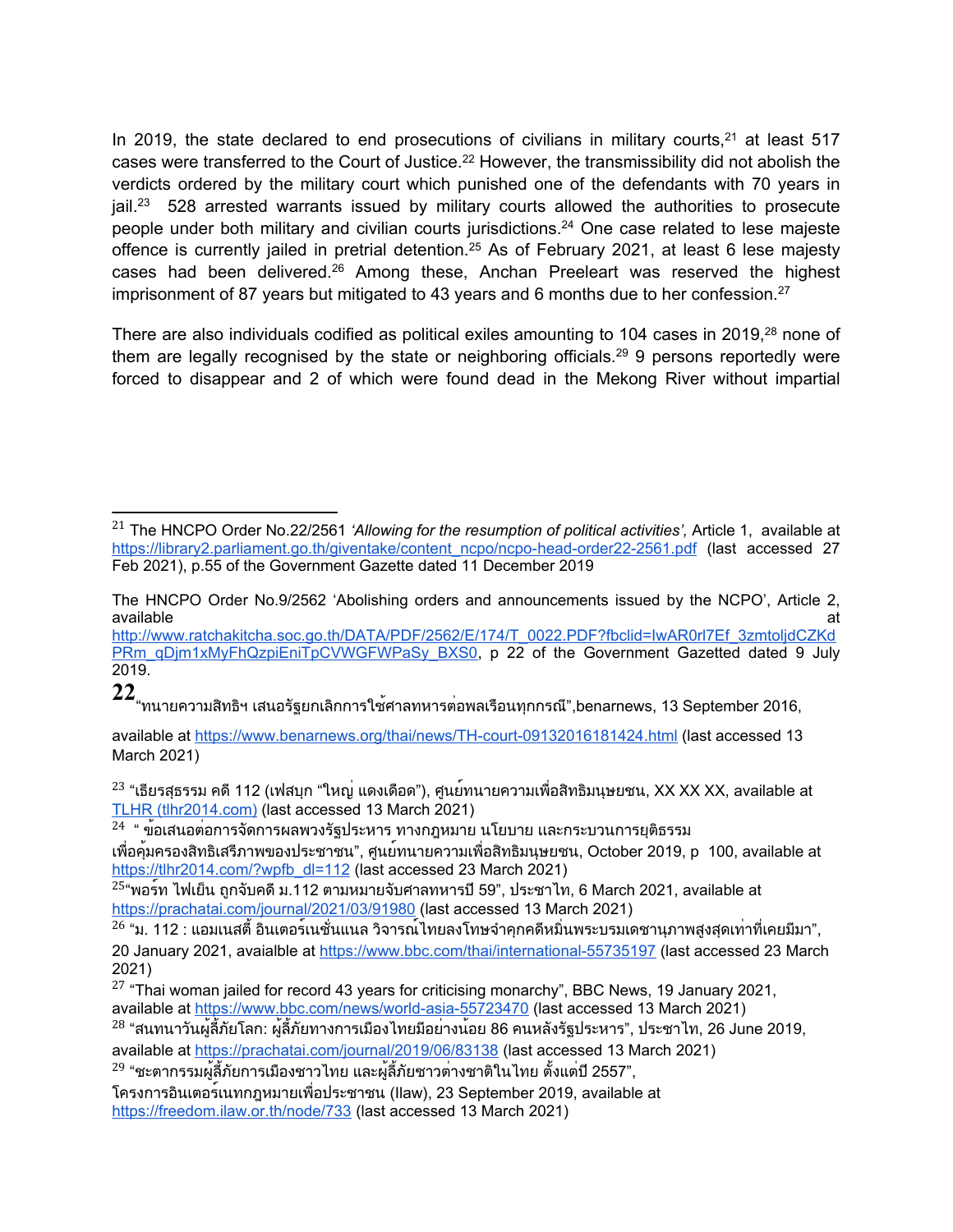investigations.<sup>30</sup> Others live under threats while their status is not yet recognised under the UNHCR process. $^{\rm 31}$ 

Charges including illegal assembly, expressing or imparting data content threaten national security, insulting the Queen and Heir liberties and other criminal offences have been used as <sup>a</sup> political means to target those engaging in mass demonstrations in the past year. 32 Consequently, the number of judicial harassments has increased over 382 individuals in 207 cases at the early of 2021. $^{\rm 33}$ 

Additional emergency law was enacted to limit the COVID-19 transmission as well as national threat on 26 March and 15 October 2020, 76 people were charged under lese majesty offence, 99 sedition-like offence, 5 persons for threatening the Queen and Heir liberties and over 300 people for conducting illegal assemblies which violated both the Penal Code, the Emergency Decree, and the Public Assembly Act B.E.2558. <sup>34</sup> Some of them are former political prisoners, including Somyot Pruksakasemsuk, Patiwat Saraiyaem, and Jatupat Boonphattararaksa.

## **RECOMMENDATIONS:**

 $^{30}\left( 1\right)$ 

(2) "<sup>1</sup> ปีแห่งความเงียบ ไร้เสียงตอบกลับ กรณีผู้ลี้ภัยทางการเมืองไทยถูกบังคับสูญหาย", the Standard, <sup>26</sup> December 2019, available at <https://themomentum.co/the-silent-disappearance-of-thai-political-refugee/> (last accessed 13 March 2021)

(3)"ครอบครัว-เพื่อน 'สยาม' ร้อง กสม.-ทูตเวียดนามตามหาตัว หลังข่าวหายตัวยังไม่คืบ", ประชาไท, <sup>13</sup> May 2019, available at <https://prachatai.com/journal/2019/05/82457> (last accessed 13 March 2021)

 $^{\rm 31}$  Confidential interview with enforced disappearance's family dated 12 March 2021

**32** "อัยการยังไม่รับสำนวนคดีม.110 "ประทุษร้ายเสรีภาพราชินี" หลังมีผู้ต้องหาเพิ่มอีก <sup>2</sup> ราย",

ศูนย์ทนายความเพื่อสิทธิมนุษยชน, <sup>22</sup> January 2021, available at <https://tlhr2014.com/archives/25452> (last accessed 23 March 2021)

 $^{33}$  "กุมภา 64 : คดีทางการเมืองยังเพิ่มขึ้นต่อเนื่อง ถึง 207 คดี ผู้ถูกกล่าวหากว<sup>่</sup>า 382 คน",

ศูนย์ทนายความเพื่อสิทธิมนุษยชน, <sup>3</sup> March 2021, available at <https://tlhr2014.com/archives/26506> (last accessed 23 March 2021)

 $^\mathrm{34}$  "สถิติผู้ถูกดำเนินคดีมาตรา 112 "หมิ่นประมาทกษัตริย์" ปี 2563-64",ศูนย์ทนายความเพื่อสิทธิมนุษยชน, 21 March 2021, available at <https://tlhr2014.com/archives/23983> (last accessed 23 March 2021)

"อัยการยังไม่รับสำนวนคดีม.110 "ประทุษร้ายเสรีภาพราชินี" หลังมีผู้ต้องหาเพิ่มอีก <sup>2</sup> ราย",

ศูนย์ทนายความเพื่อสิทธิมนุษยชน, <sup>22</sup> January 2021, available at <https://tlhr2014.com/archives/25452> (last accessed 23 March 2021)

<sup>&</sup>quot;แอมเนสตี้แถลงเรียกร้องให้กัมพูชาเพิ่มความพยายามในการสอบสวนกรณีวันเฉลิมและแก้ไขปัญหาการสอบสวนที่ล่า ช้า", *Amnesty International Thailand*, <sup>8</sup> December 2020, available at

<https://www.amnesty.or.th/latest/news/871/> (last accessed 13 March 2021)

<sup>&</sup>quot;ศูนย์ทนายฯ เผย เดือนกุมภาพันธ์ถูกดำเนินคดีการเมืองเพิ่ม <sup>91</sup> ราย รวม <sup>7</sup> เดือน <sup>382</sup> ราย <sup>223</sup> คดีเป็นเยาวชน <sup>13</sup> ราย", The Standard, 4 March 2021, available at [https://thestandard.co/february-there-were-91-additional](https://thestandard.co/february-there-were-91-additional-political-prosecutions/)[political-prosecutions/](https://thestandard.co/february-there-were-91-additional-political-prosecutions/) (last accessed 23 March 2021)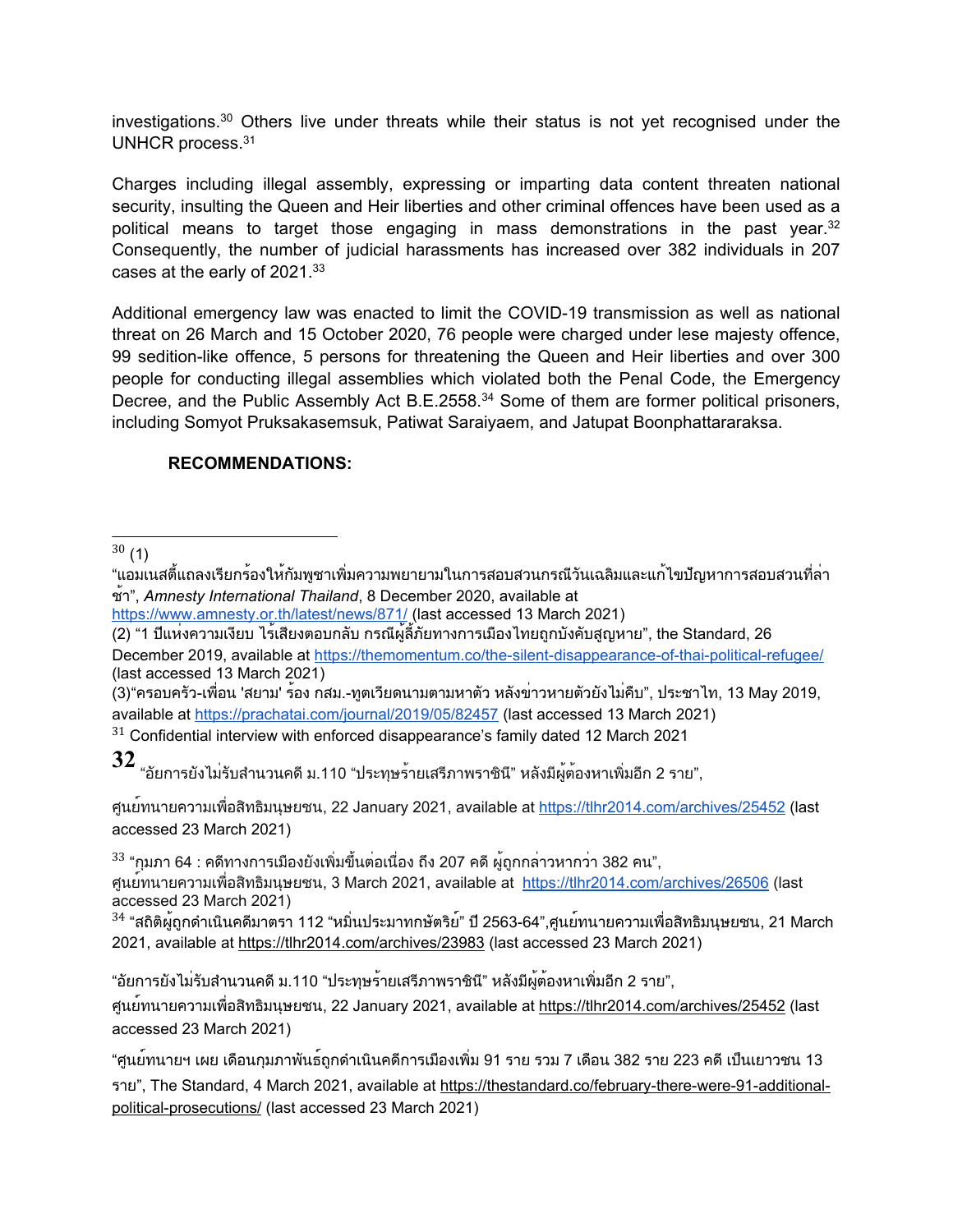- - Immediately end practice of military court over civilians, arrest warrants issued by the military court must be invalided
- - Immediately decriminalise laws, including the Emergency Decree which restrict the right to freedom of expression and peaceful assembly
- - Guarantee the right to <sup>a</sup> fair trial, especially the right to bail and the right to have chosen lawyer for political exiles who allegedly charged with politically- motivated offence and decide to return the country

# **III. LIMITATION OF RIGHT TO A FAIR TRIAL AND RIGHT TO NOT BE SUBJECT TO DISCRIMINATE**

As of the date of submission, at least 18 persons have been charged with serious crimes which 'threaten national security' and jailed at the pre-trial process. 35 7 of them together with 5 persons involved in September and November 2020 demonstrations are arbitrarily detained while waiting for the Court of First Instance trial. $^{36}$  Their right to bail was repeatedly denied by the courts. Given re-commission of crime and evasion to this case violate the presumption of innocence. $^{37}$ Defendants are now predicted to be detained while the officials appear to press additional charges against them. $^{\rm 38}$ 

At least 24 children in 26 cases have been prosecuted with serious crimes.<sup>39</sup> 6 of them were charged with lese majesty offence,<sup>40</sup> while others submitted non-prosecution petitions to the

<sup>35</sup> "ผู้ต้องขังทางการเมือง" ถูกคุมขังระหว่างการดำเนินคดี อย่างน้อย 18 คน แล*้*ว", ศูนย์ทนายความเพื่อสิทธิมนุษยชน, 8 March 2021, available at

https://www.facebook.com/lawyercenter2014/posts/3724717820911378? rdc=1& rdr (last accessed 23 March 2021)

**36** "ศาลไม่ให้ประกัน <sup>8</sup> ราษฎร ระบุไม่มีเหตุให้เปลี่ยนแปลงคำสั่งเดิม

ย้ำคำร้องอานนท์อาจได้รับอันตรายถึงชีวิตในเรือนจำ มิใช่เหตุผลที่ไม่อนุญาตให้ปล่อยตัวชั่วคราว",

ศูนย์ทนายความเพื่อสิทธิมนุษยชน, <sup>17</sup> March 2021, available att <https://tlhr2014.com/archives/27078> (last accessed 23 March 2021)

 $^{37}$  "เปิดคำร้องยื่นประกัน '4 ราษฎร' ครั้งที่ 4 ชี้สิทธิที่จะได้รับการประกันเป็นสิทธิสากล แต่ศาลสั่งยกคำร้องฯ อีก", ศูนย์ทนายความเพื่อสิทธิมนุษยชน, <sup>4</sup> March 2021, available at <https://tlhr2014.com/archives/26557> (last accessed 23 March 2021)

<sup>38</sup> "ตร.สน.สำราญราษฎร์ เข้าแจ้ง ทำให้เสียทรัพย์-พ.ร.ก.ฉุกเฉินฯ "ไมค์" ในเรือนจำ เหตุสั่งรื้อกระถางต<sup>้</sup>นไม้ #ม็อบ13กุมภา",ศูนย์ทนายความเพื่อสิทธิมนุษยชน, <sup>23</sup> March 2021, available at <https://tlhr2014.com/archives/27311> (last accessed 23 March 2021)

"ตร. <sup>3</sup> สภ.จากเชียงใหม่ แจ้ง <sup>112</sup> เพนกวิน-อานนท์ถึงเรือนจำ เหตุปราศรัยถึงทรัพย์สินกษัตริย์",

ศูนย์ทนายความเพื่อสิทธิมนุษยชน, <sup>18</sup> February 2021, available at <https://tlhr2014.com/archives/26129> (last accessed 23 March 2021)

<sup>39</sup> "สถิติเยาวชนถูกดำเนินคดีจากการแสดงออกและการชุมนุม ปี 2563-64", ศูนย<sup>์</sup>ทนายความเพื่อสิทธิมนุษยชน, 18 March 2021, available at <https://tlhr2014.com/archives/24941> (last accessed 23 March 2021)  $^{\rm 40}$  Ibid, c 39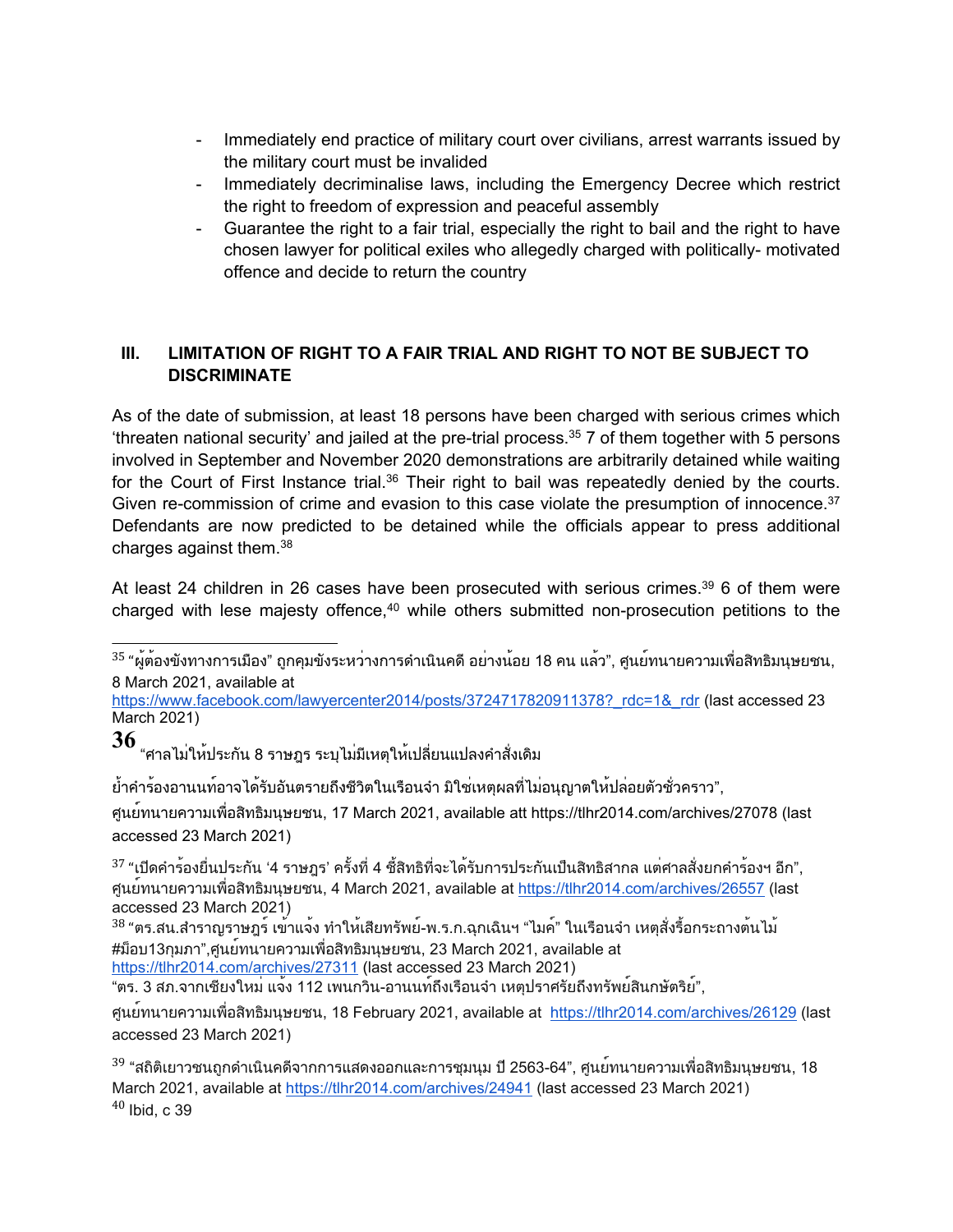public prosecutor.<sup>41</sup> If indicted, children will face imprisonment up to 15 years in jail.

Individuals prosecuted in politically-motivated cases are targeted for harassment. One of them was charged with the participation of secret and crime association and possession of war weapons, for allegedly helping in transferring money to other suspects. She was jailed for 2 years and 4 months. None remedies were provided to her or her family. 42

People persecuted under 'illegal possession of war weapons' under the NCPO Announcement Nos 37, 38 and 50,<sup>43</sup> were subject to military jurisdiction, together with the HNCPO No.3/2558 which allows detention without charges up to 7 days. <sup>44</sup> At least 40 individuals charged with lese majesty offences were detained at military camps for investigations. 45 In 'terrorist' cases, which refer to the 'red-shirt movement', suspects were detained over 7 days and tortured to plead guilty. <sup>46</sup> One revealed that he was beaten and sleep deprived while detained at the military camp in the northeast region of Thailand.<sup>47</sup> Another had his eyes covered all day and night during the investigations.<sup>48</sup> Some of them were sized communication equipment and threatened to rape.<sup>49</sup> Some were brought to practice shooting to make them reveal their movements.<sup>50</sup> According to TLHR, 4 cases were brought to the Court of Justice with 2 being dismissed at the Court of First Instance. $^{\rm 51}$  There were no examinations conducted into these torture allegations. $^{\rm 52}$ Political exiles in the neighboring countries are living at risk and their families are facing harassment and intimidations from the state.<sup>53</sup> Wanchalearm Satsaksit who was kidnapped

<sup>&</sup>lt;sup>41</sup> 3 เยาวชนยื่นหนังสืออัยการ ขอความเป็นธรรม หลังตำรวจสรุปสำนวนฝืนชุมนุม โดยไม่สอบพยานเพิ่มตามร<sup>้</sup>องขอ, The Standard, 24 December 2020, available at <https://thestandard.co/3-youth-file-prosecutor-for-justice/> (last accessed 23 March 2021)

 $42$  Confidential interview with the victim dated 7 March 2021

 $^{43}$  Ibid c 14

<sup>44</sup> The HNCPO Order No.3/2558 *'Maintaining peace and national security'*, available at [http://%20https//library2.parliament.go.th/giventake/content\\_ncpo/ncpo-head-order3-2558.pdf](about:blank) (last accessed 13 March 2021, p 1 of the Government Gazette dated 1 April 2014.

 $^{45}$  "คดีความภายใต<sup>้</sup>ยุค คสช.: ฐานข้อมูล 112", ศูนย์ทนายความเพื่อสิทธิมนุษยชน, 03 December 2019, available at คดีความใต<sup>้</sup>ยุค คสช.: ฐานข้อมูลคดี 112 | [ศูนย์ทนายความเพื่อสิทธิมนุษยชน](https://tlhr2014.com/archives/14840) (THAI LAWYERS FOR HUMAN RIGHTS) [\(tlhr2014.com\)](https://tlhr2014.com/archives/14840) (last accessed 23 March 2021)

 $^{\rm 46}$  "Kritsuda reveals military tortured her to link Thaksin to [hard-core](https://prachatai.com/english/node/4267) red shirts", Prachatai English, 2 August 2021, available at <https://prachatai.com/english/node/4267> (last accessed 23 March 2021)

 $^{47}$  "ยกฟ้อง! คดี ระเบิด ม็อบกปปส. จำเลยอาจถูกซ้อม ให้รับสารภาพ", ข่าวสด, 23 October 2019, available at [https://www.khaosod.co.th/politics/news\\_1737179](https://www.khaosod.co.th/politics/news_1737179) (last accessed 23 March 2021)

<sup>&</sup>lt;sup>48</sup> "ไม่ผิดจะกลัวอะไร : "ปราบมาเฟียเพื่อความมั่นคง", ศูนย<sup>์</sup>ทนายความเพื่อสิทธิมนุษยชน, 1 July 2016, avaialble at <https://tlhr2014.com/archives/960> (last accessed 23 March 2021)

 $49$  Confidential interview with the victim dated 15 March 2021

 $^{\mathsf{50}}$  "คดีปาระเบิดศาลอาญา โอนจากศาลทหาร นัดพร้อมวันนี้ เรียกหลักประกันห<sup>้</sup>าแสนบาท",

ศูนย์ทนายความเพื่อสิทธิมนุษยชน, <sup>28</sup> January 2020, available at <https://tlhr2014.com/archives/15724> (last accessed 23 March 2021)

<sup>&</sup>lt;sup>51</sup>lbid c 24, p 126- 129

<sup>&</sup>lt;sup>52</sup> Ibid c 24, p 129

<sup>&</sup>lt;sup>53</sup> "ชะตากรรมผู้ลี้ภัยการเมืองชาวไทย และผู้ลี้ภัยชาวต<sup>่</sup>างชาติในไทย", ILAW, 23 September 2019, available at <https://freedom.ilaw.or.th/node/733> (last accessed 23 March 2021)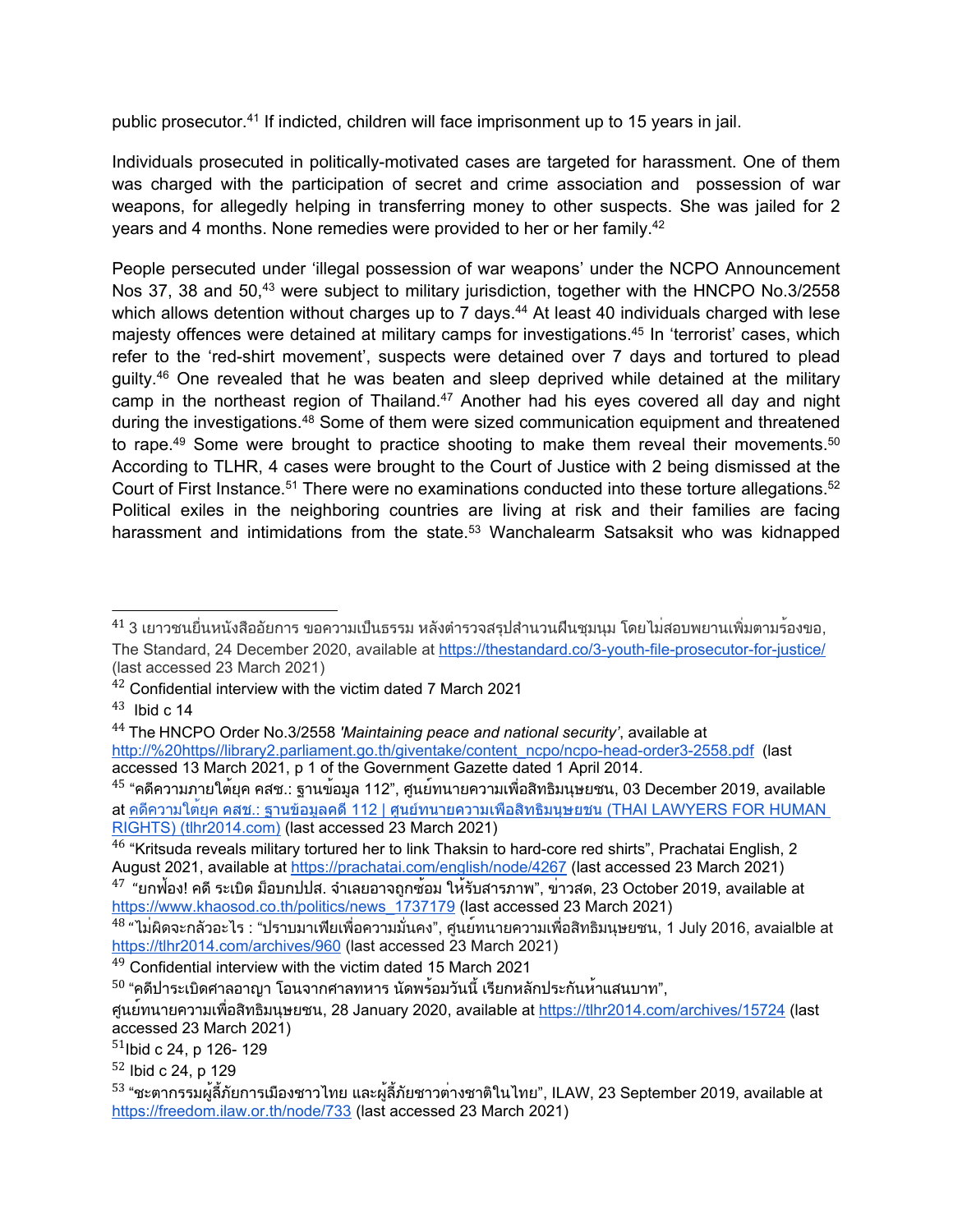outside of his residence in Cambodia is the latest case. 54

Most political prisoners in prison were forced to sign an agreement to not participate in 'political activity' at the minimum 2 years after the release. <sup>55</sup> Some of them were sexually and verbally harassed by prison guards and forced to plead guilty again or promise to not re-commission. 56

Discriminatory rule further imposed by the Department of Corrections against political prisoners. Jatupat Boonphattararaksa, <sup>a</sup> former students activist, was sentenced under lese majesty offence for 2 years and 6 months, and Somyot Prueksakasemsuk, <sup>a</sup> former editor of 'Voice of Thaksin' journal, was jailed for seven years experienced their cases are not applied for <sup>a</sup> pardon as lese majesty offence is 'concerning the national security.' <sup>57</sup> Both served as 'good prisoners' but failed to apply for preliminary release.

## **RECOMMENDATIONS:**

- **-** Immediately drop charges and end arbitrary arrest and detention against political prisoners together with children prosecuted with criminal offences
- Ensure the right to bail of political prisoners who are being detained is respected throughout the criminal proceeding
- - Immediately and promptly investigate in torture allegations over political prisoner cases and ensure their right to access to justice and remedy is protected under national law
- Immediately life discriminatory rules implemented by the Department of Corrections against political prisoners

## **IV. RESTRICTION OF RIGHT TO REHABILITATION AND SOCIAL JUSTICE**

Thailand's Constitution B.E.2017 and its Article 25 ensure the right to access to remedies for those whose rights are affected by the perpetrator whether they are identified or not. <sup>58</sup> Political prisoners are still unable to access justice and some were forced to disappear without impartial investigations conducted by the State. Their right to adequate, effective and prompt reparation for harm suffered and access to relevant information have also been restricted during the past four years. Some are unable to access final assistance funded by the state, especially the Damage for the Injured Persons and Compensation and Expenses for the Accused in Criminal Cases Act B.E.2544. $^{59}$  As Article 20 of the act required that those cases acquitted by the court

 $^{54}$  "Wanchalearm Satsaksit: The Thai satirist abducted in broad daylight", BBC, 2 July 2020, available at <https://www.bbc.com/news/world-asia-53212932> (last accessed 23 March 2021)

 $55$  Confidential interview with the victim dated 10 December 2020

 $^{56}$  Confidential interview with the victim dated 15 March 2021

<sup>57</sup> Ibid, <sup>c</sup> 24, p 129-132

 $^{58}$  The Constitution of the Kingdom of Thailand B.E.2560, Article 25, available at

[https://cdc.parliament.go.th/draftconstitution2/ewt\\_dl\\_link.php?nid=1038&filename=index](https://cdc.parliament.go.th/draftconstitution2/ewt_dl_link.php?nid=1038&filename=index) (last accessed 23 March 2021)

 $^{59}$  Confidential interview with the political prisoner between 2018 and 2020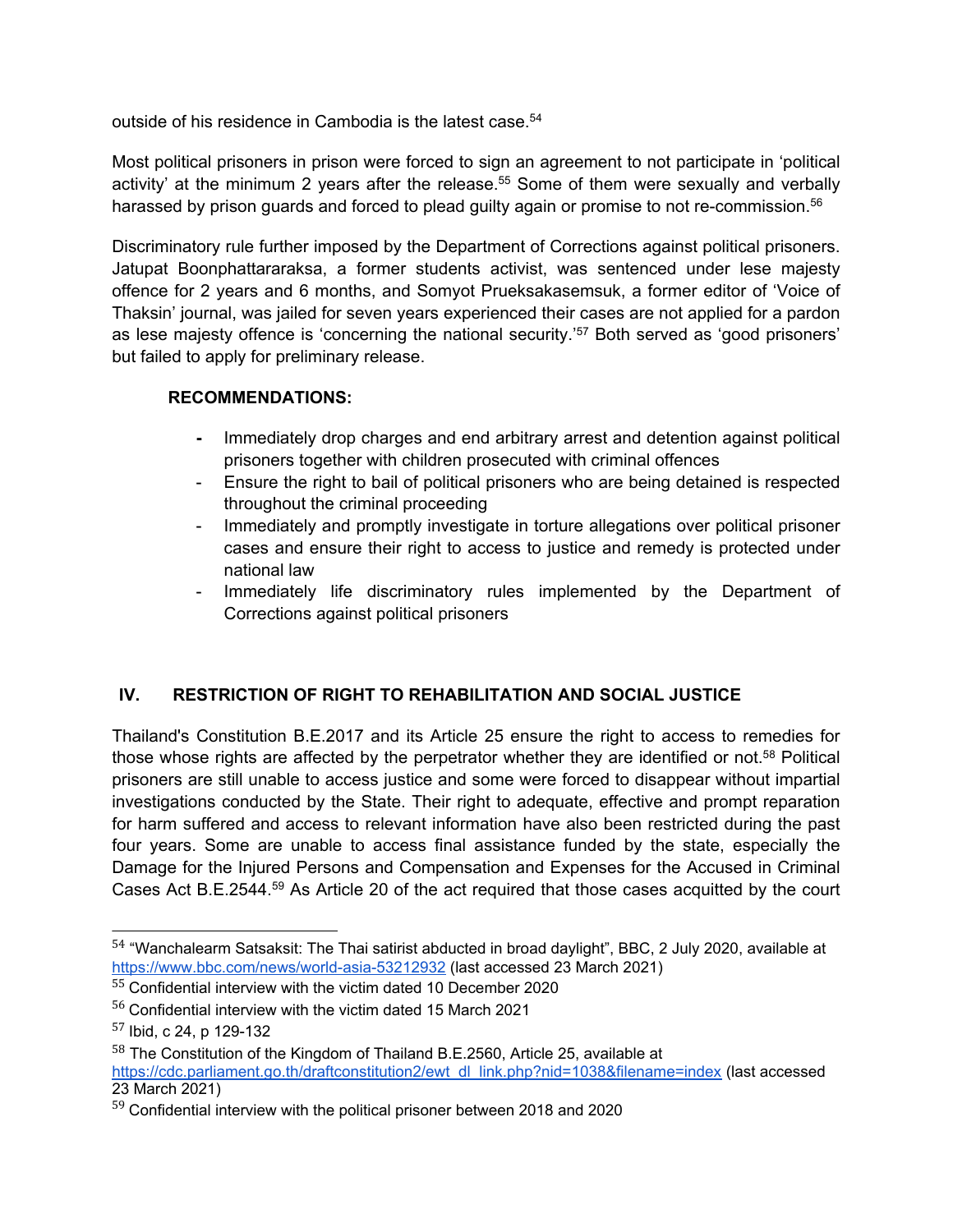must be clearly stated that the defendant is 'not guilty'; however, none of the verdicts contained such statements and most of the cases are dismissed because the public prosecutors are unable to prove their allegations. $^{\rm 60}$ 

As Thailand'<sup>s</sup> policy which lacks <sup>a</sup> national programme for reparation and their legal framework exclude people who allegedly engaged in political activities from the national fund, most political prisoners have decided to not seek jobs as their criminal record has not yet been abolished.<sup>61</sup> This process prevents them from getting jobs, some are struggling with financial issues as <sup>a</sup> result of the allegations involved with 'political activities'. 62

## **RECOMMENDATIONS:**

- Ensure the right to access to remedy of the political prisoner has been integrated into the national policy and fully implemented by Thailand without discrimination
- - Amend the Injured Persons and Compensation and Expenses for the Accused in Criminal Cases Act B.E.2544 in order to enlarge the political prisoner'<sup>s</sup> right to access to national fund for their remedy requests
- - Implement all measures to ease criminal record of the political prisoner and empower them to resettle in the society

 $\rm ^{60}$  the Damage for the Injured Persons and Compensation and Expenses for the Accused in Criminal Cases Act B.E.2544, Article 20, available at

[https://file.thailandpost.com/upload/content/2554\\_5d15d2e21326b.pdf](https://file.thailandpost.com/upload/content/2554_5d15d2e21326b.pdf) (last accessed 23 March 2021)

 $^{61}$  Confidential interview with the political prisoners between 2018 and 2020

 $^{62}$  Confidential interview with the political prisoners between 2018 and 2020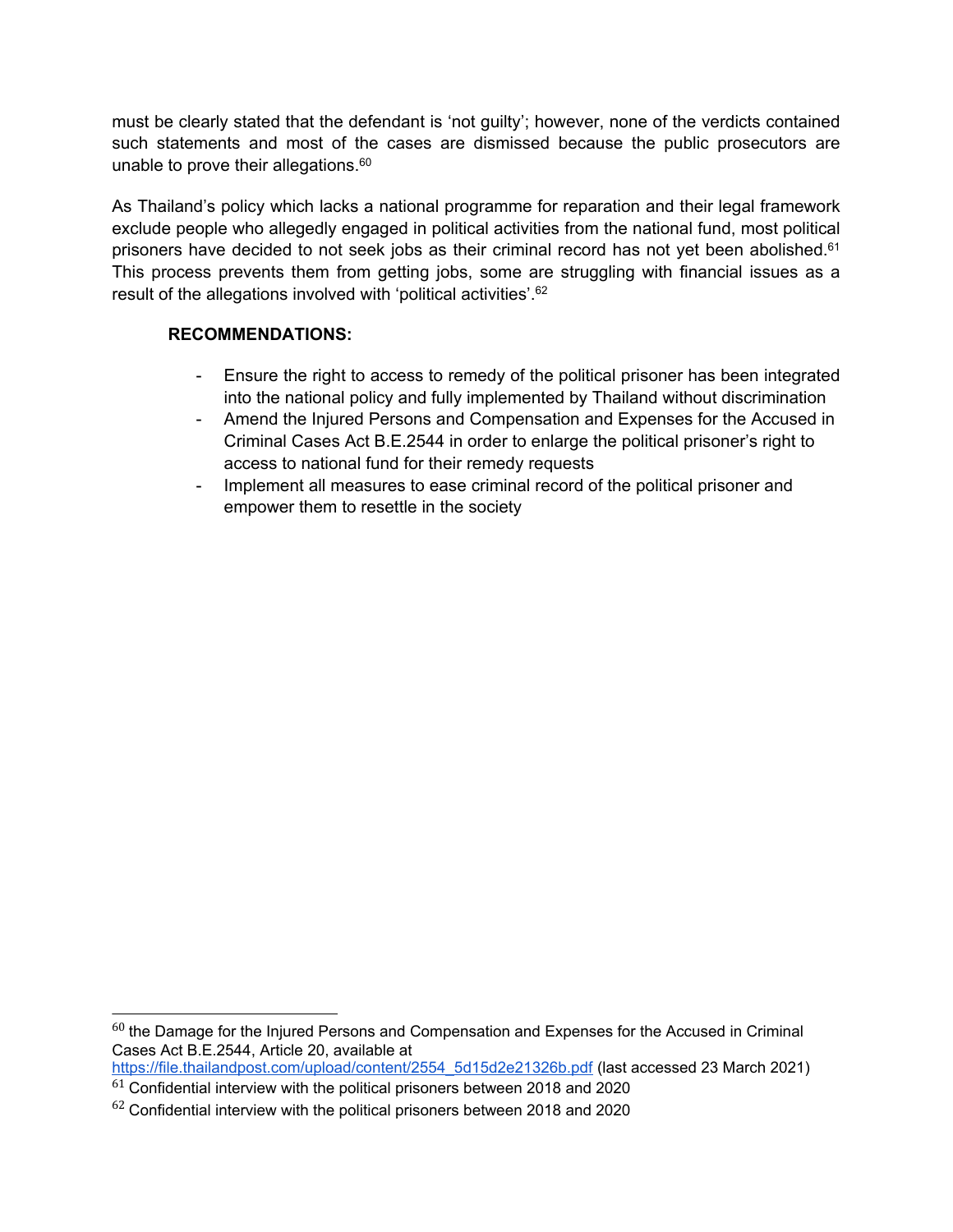### **ANNEX A**

#### **List of Politicals Prisoners**

#### **1. Somyot Prueksakasemsuk**

In 2010, Somyot was convicted of defaming Thailand'<sup>s</sup> monarchy by publishing 2 articles in Voice of Thaksin magazine. He was sentenced to eleven years' imprisonment for lese majeste under lese majeste offence.<sup>63</sup> After 7 years of prison, Somyot finished his sentence and was released in 2018. Somyot is currently Thailand's longest-serving lese majeste prisoner. 64

Once Somyot was freed from prison, he continued his demand for <sup>a</sup> better quality of life in prisons along with democratic and constitutional reform. He also gave speeches to address the oppressive labor conditions in Thailand.

Amidst the ongoing pro-democracy protests, Somyot was prosecuted again under lese majesty and other offences following the protests in Sanam Luang and Thammasat University (Tha Prachan Campus) on September 19, 2020. 65

On February 9, 2021, Somyot and other 7 political activists were sent to the General Attorney for acknowledging the indictment and later sent to court requesting for pre-trial detention. $^{66}$  The Criminal Court granted permission to detain them without limit and dismissed their bail applications for at least 5 times. At the time of submission Somyot Prueksakasemsuk is currently in custody in Bangkok Remand Prison.

### **2. Patiwat Saraiyem (Morlam Bank)**

Patiwat Saraiyaem had been accused of insulting the Thai monarchy in <sup>a</sup> drama event organised at Thammasat University in 2013 entitled "A Wolf'<sup>s</sup> Bride". <sup>67</sup> Patiwat was jailed for 5 years which later reduced to 2 years and 6 months because he pleaded guilty under lese majesty offence. He was released after serving 2 years and 3 days in jail.<sup>68</sup>

Patiwat was under surveillance by the authorities and being harassed following his performance after the release. On October 19, 2020, Patiwat was arrested and prosecuted again under lese

 $^{63}$  "Thai magazine editor jailed for 11 years for insulting king", Independent, 23 January 2013, available athttps://www.independent.co.uk/news/world/asia/thai-magazine-editor-jailed-11-years-insultingking-8462651.html (last accessed 24 March 2021)

<sup>&</sup>lt;sup>64</sup> <u>"</u>Thailand: Quash Editor's Conviction for 'Insulting Monarchy.'" Human Right Watch, 24 February 2017. available at https://www.hrw.org/news/2017/02/24/thailand-quash-editors-conviction-insulting-monarchy (last accessed 24 March 2021)

 $^{65}$  "สถาบันกษัตริย์: สมยศ พฤกษาเกษมสุข กับข<sup>้</sup>อหา ม.112 ครั้งที่ 2." BBC News, 1 February 2021. available at https://www.bbc.com/thai/thailand-55691874 (last accessed 24 March 2021)

 $^{66}$  "เปิดข<sup>้</sup>อกล<sup>่</sup>าวหาตามฟ้อง คดี "19 กันยาทวงอำนาจคืนราษฎร."" iLaw-freedom, 10 February 2021. available at https://freedom.ilaw.or.th/node/883 (last accessed 24 March 2021)

 $^{67}$  "Two Thai Nationals Jailed For Insulting Royal Family In University Play." International Business Times, 23 February 2015. available at https://www.ibtimes.com/two-thai-nationals-jailed-insulting-royal-familyuniversity-play-1824612 (last accessed 24 March 2021)

 $^{68}$  "Two jailed for royal slur in play." Bangkok Post, 23 February 2015. available at

https://www.bangkokpost.com/thailand/general/481556/young-man-woman-imprisoned-for-lese-majesteduring-university-play (last accessed 24 March 2021)